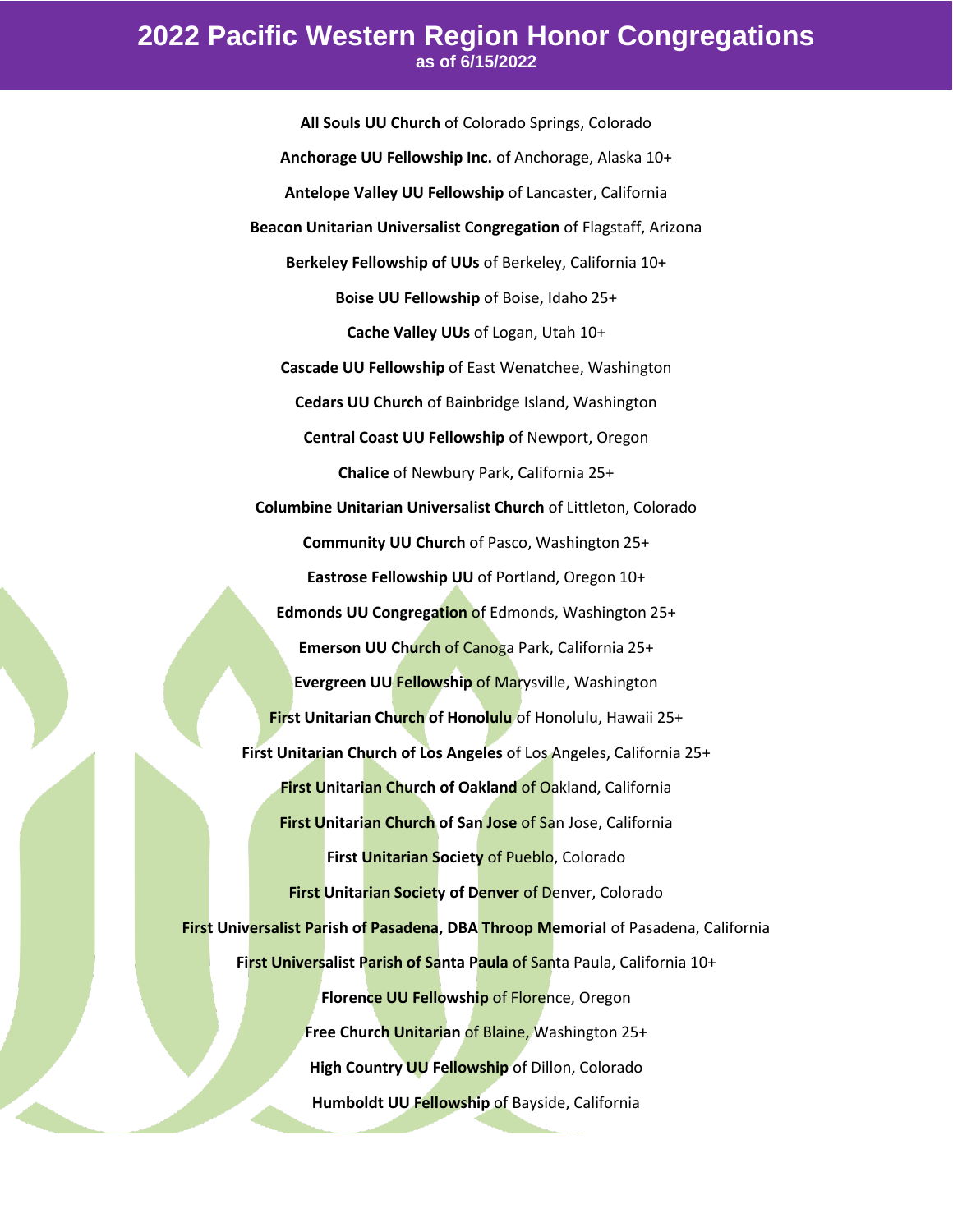**Inland Northwest UU Community** of Spokane, Washington **Juneau UU Fellowship** of Juneau, Alaska 25+ **Kitsap UU Fellowship** of Bremerton, Washington **Kittitas Valley UU Congregation** of Ellensburg, Washington 10+ **Magic Valley UU Fellowship, Inc.** of Twin Falls, Idaho 25+ **Mid-Columbia UU Fellowship** of Hood River, Oregon 10+ **Mountain Vista UU Congregation** of Tucson, Arizona 10+ **Mt. Diablo UU Church** of Walnut Creek, California 10+ **Namaqua UU Congregation** of Loveland, Colorado 10+ **North Idaho UUs** of Coeur D Alene, Idaho 10+ **Northlake UU Church** of Kirkland, Washington 25+ **Olympic UU Fellowship** of Carlsborg, Washington **Orange Coast UU Church** of Costa Mesa, California 25+ **Pacific UU Fellowship** of Astoria, Oregon 10+ **Pagosah UU Fellowship** of Pagosa Springs, Colorado **Palomar UU Fellowship of Vista, California Pocatello UU Fellowship** of Pocatello, Idaho 25+ **Prairie UU Church** of Parker, Colorado **Prescott UU Fellowship** of Prescott, Arizona 10+ **Saltwater UU Church** of Des Moines, Washington **Sedona UU Fellowship of Cottonwood, Arizona Sitka UU Fellowship** of Sitka, Alaska **Sky Island UU Church** of Sierra Vista, Arizona 25+ **South Bay Unitarian Fellowship** of Redondo Beach, California 25+ **South Coast UU Fellowship** of Coos Bay, Oregon 25+ **South Park UU Fellowship** of West Linn, Oregon 25+ **South Valley UU Society** of Cottonwood Heights, Utah **Tapestry, a UU Congregation** of Lake Forest, California 10+ **The UU Church in Eugene** of Eugene, Oregon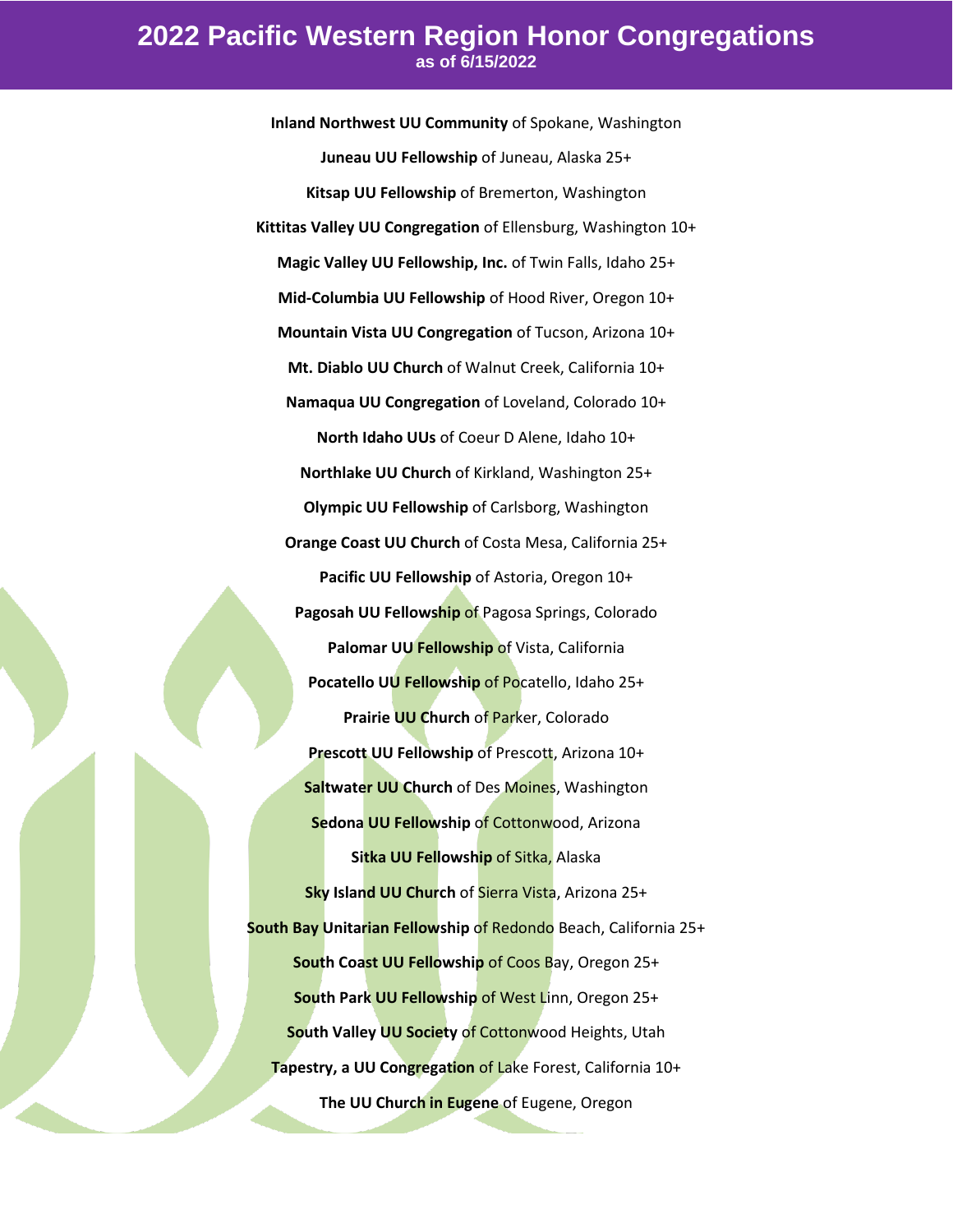**The UU Congregation in Fullerton** of Fullerton, California 25+ **The UU Congregation of Santa Fe NM** of Santa Fe, New Mexico **Two Rivers Unitarian Universalist** of Carbondale, Colorado 10+ **Umpqua UU Congregation** of Roseburg, Oregon 10+ **Unitarian Fellowship of Kern County** of Bakersfield, California **Unitarian Universalist Community of Casper WY** of Casper, Wyoming 10+ **Unitarian Universalists San Luis Obispo** of San Luis Obispo, California **UU Church** of Surprise, Arizona **UU Church in Idaho Falls** of Idaho Falls, Idaho **UU Church in Livermore** of Livermore, California 10+ **UU Church of Boulder** of Boulder, Colorado 10+ **UU Church of Cheyenne** of Cheyenne, Wyoming 25+ **UU Church of Davis** of Davis, California 25+ **UU Church of Las Cruces** of Las Cruces, New Mexico 10+ **UU Church of Palo Alto** of Palo Alto, California 25+ **UU Church of the Desert** of Rancho Mirage, California **UU Church of the Monterey Peninsula** of Carmel, California 10+ **UU Community of Cambria** of Cambria, California **UU Community of the Mountains** of Grass Valley, California **UU Congregation at Willamette Falls** of Oregon City, Oregon 10+ **UU Congregation of Las Vegas** of Las Vegas, Nevada 25+ **UU Congregation of Marin** of San Rafael, California **UU Congregation of Phoenix** of Paradise Valley, Arizona 10+ **UU Congregation of the Grand Valley** of Grand Junction, Colorado 25+ **UU Congregation of Whidbey Island** of Freeland, Washington 25+ **UU Fellowship of Bozeman** of Bozeman, Montana 25+ **UU Fellowship of Central Oregon** of Bend, Oregon 10+ **UU Fellowship of Corvallis** of Corvallis, Oregon 25+ **UU Fellowship of Durango** of Durango, Colorado 25+